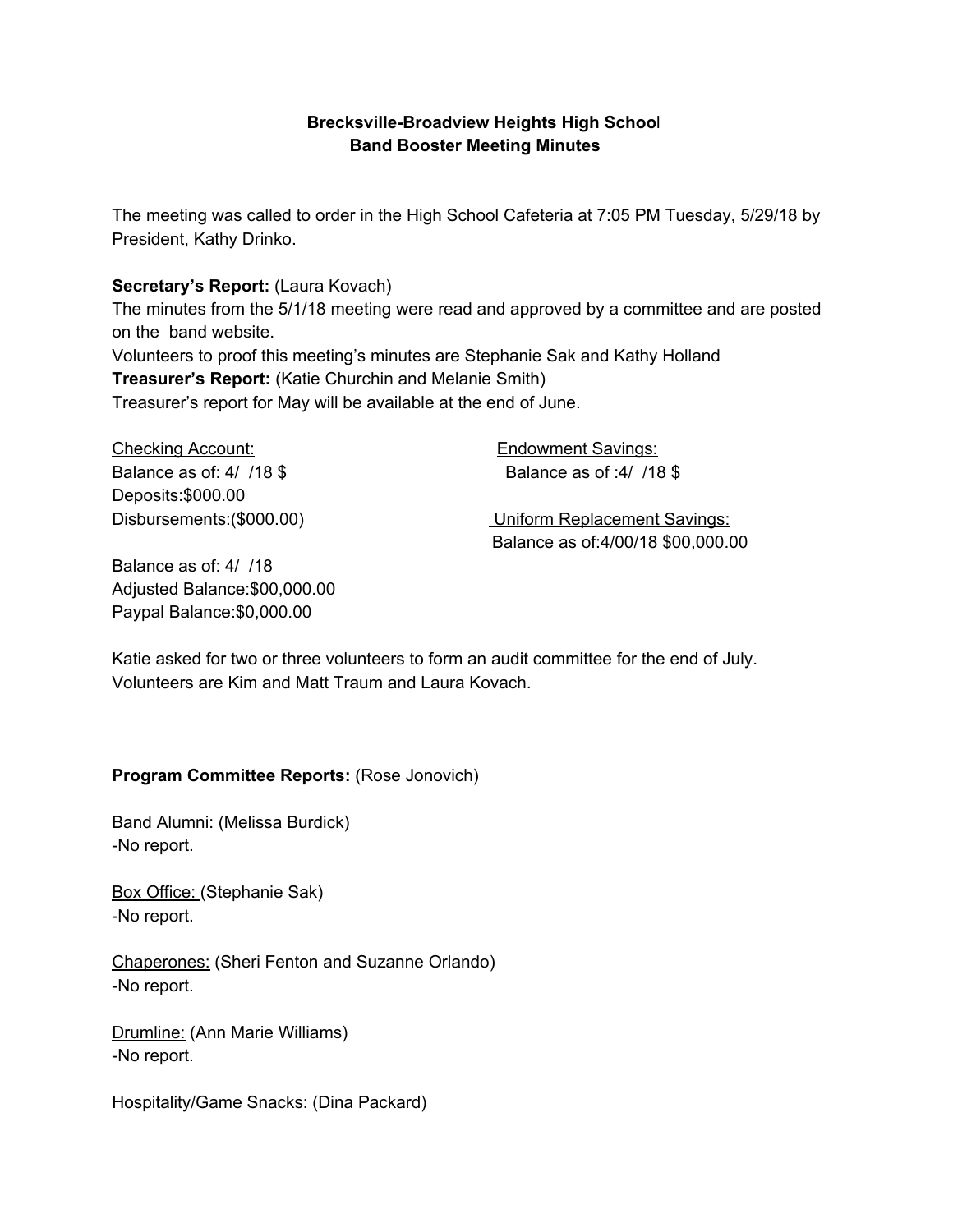Flagline: (Melissa Brubaker and Elena Kucharski) -Flagline members are set for the 2018-2019 school year. -Members include ten seniors, ten juniors and four sophomores.

PSO: (Michele Mihalich) -No report.

Publicity: (Melissa Burdick) -No report.

Senior Night: (Sheyenne Uhlir and Linda Gauntner) -No Report.

Swarm Board and Decorations: (Lisa Trout) -No report.

Uniforms: (Lori Reagan, Rima Julien, Sheyenne Uhlir and Linda Gauntner)

-Lori said the band will need to order 12 more raincoats due to increase in enrollment.

-The cost of each raincoat is \$86.00-\$96.00 and takes 4-6 weeks to order and receive.

-The company (Midwest Band) Lori ordered from in the past has been sold. Lori is now using a company called Banding Together. The reps are the same ones she has dealt with at Midwest Band.

-The cost of the new raincoats will come out of the 2018-2019 Uniform Replacement Fund as requested by Katie Churchin and agreed upon by all present at the Booster meeting (a vote was not required).

-Black band t-shirts and summer polos can be billed in July so they can be included in the 2018-2019 budget.

-No additional plumes need to be ordered.

-Summer uniform shorts have a two week order turn around so they do not need to come out of the 2017-2018 budget.

-The need for additional concert gowns and tuxedo parts will be determined after uniform fitting night in August.

Summer Uniforms: (Kathy Holland and Lisa Karakostas) -No report.

Yard Signs: (Lori Samric and Ann Marie Williams) -No Report.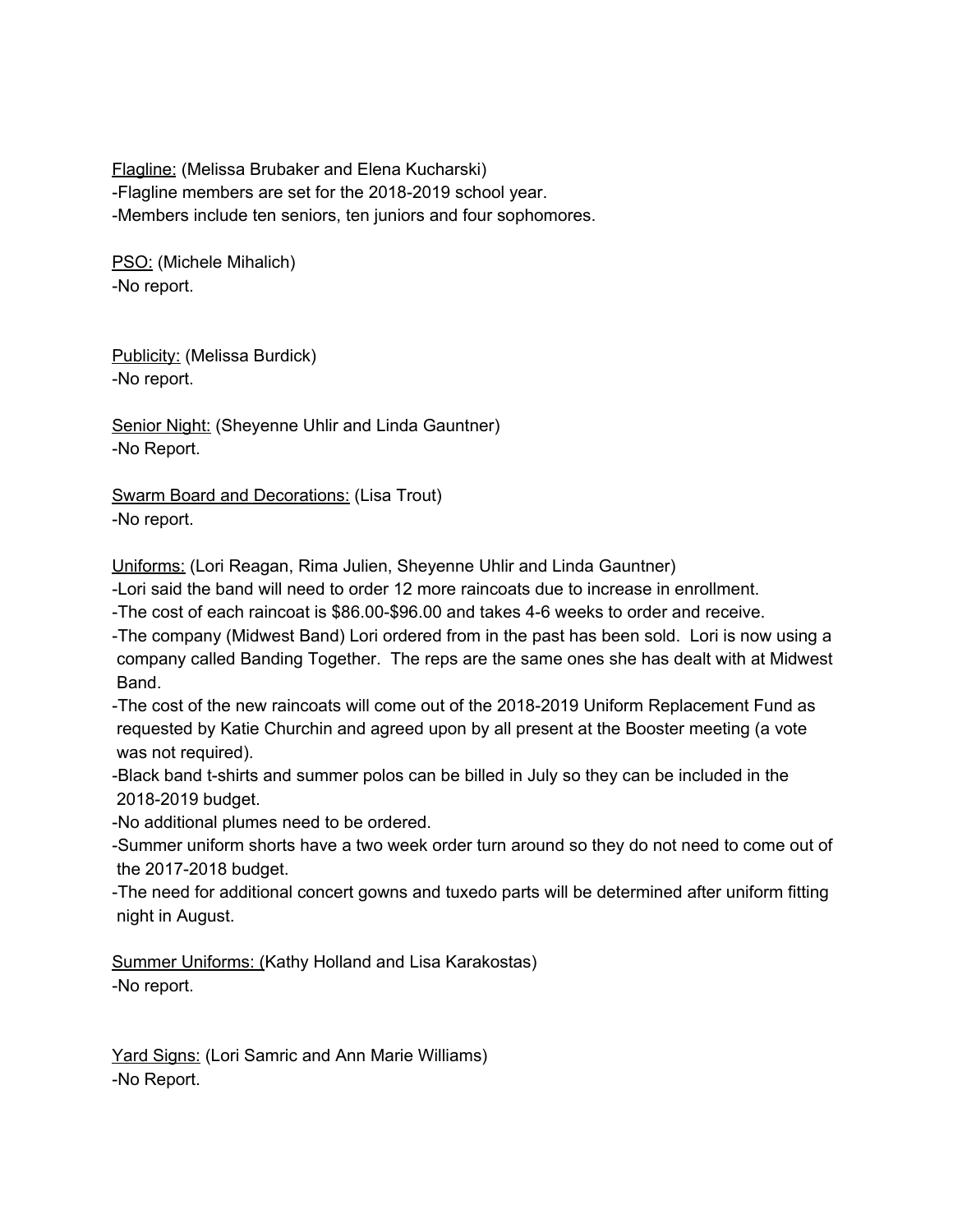### **Ways and Means Committee Reports:** (Amy Zajac)

Athletic Programs: (Kathy Richards and Melissa Burdick) -No report.

Athletic Program Sales: (Open Position) -No report.

Citrus Sales: (Carol Nixon and Allison Winokur) -No report.

Disney Raffle: (Dina Packard) -No Report.

Endowment/Patrons: (Kim Traum) -Kim gave Melanie Smith a check for \$300.00 -A letter will go out to seniors to ask if they would consider donating any left over Bee Bucks to the Endowment Fund.

Spirit Wear: (Rose Jonovich) -No report.

Pancake Breakfast/Music in Our Schools Event: (Suzanne Orlando) -No report.

#### **Band Director's Report:** (Mr. Wyse and Mrs. Astey)

-Mr. Wyse expressed his gratitude for the support of the Band Boosters during his tenure at BBHCSD over the last twelve years.

-Mr Wyse introduced our new band director, Mr. Rex to the Boosters present at the potluck.

# **President's Report:** (Kathy Drinko)

-Mr. Wyse brought it to the Booster's attention that Jonathan Monacelli has not been paid for his work with the Indoor Drumline.

-A proposal was made that a \$500.00 stipend would be given by the Band Boosters to pay the Drumline Coordinator. Suzanne Orlando made the motion. Melanie Smith seconded the motion and is was unanimously approved by the Boosters present at the meeting.

-Kathy Drinko will send a letter to the superintendent to inquire why the Drumline Coordinator can't be paid entirely through the Student Activity Fund.

-Fundraisers for the upcoming school year will include a Kona Ice truck at Senior Night and Elementary School Night this fall.